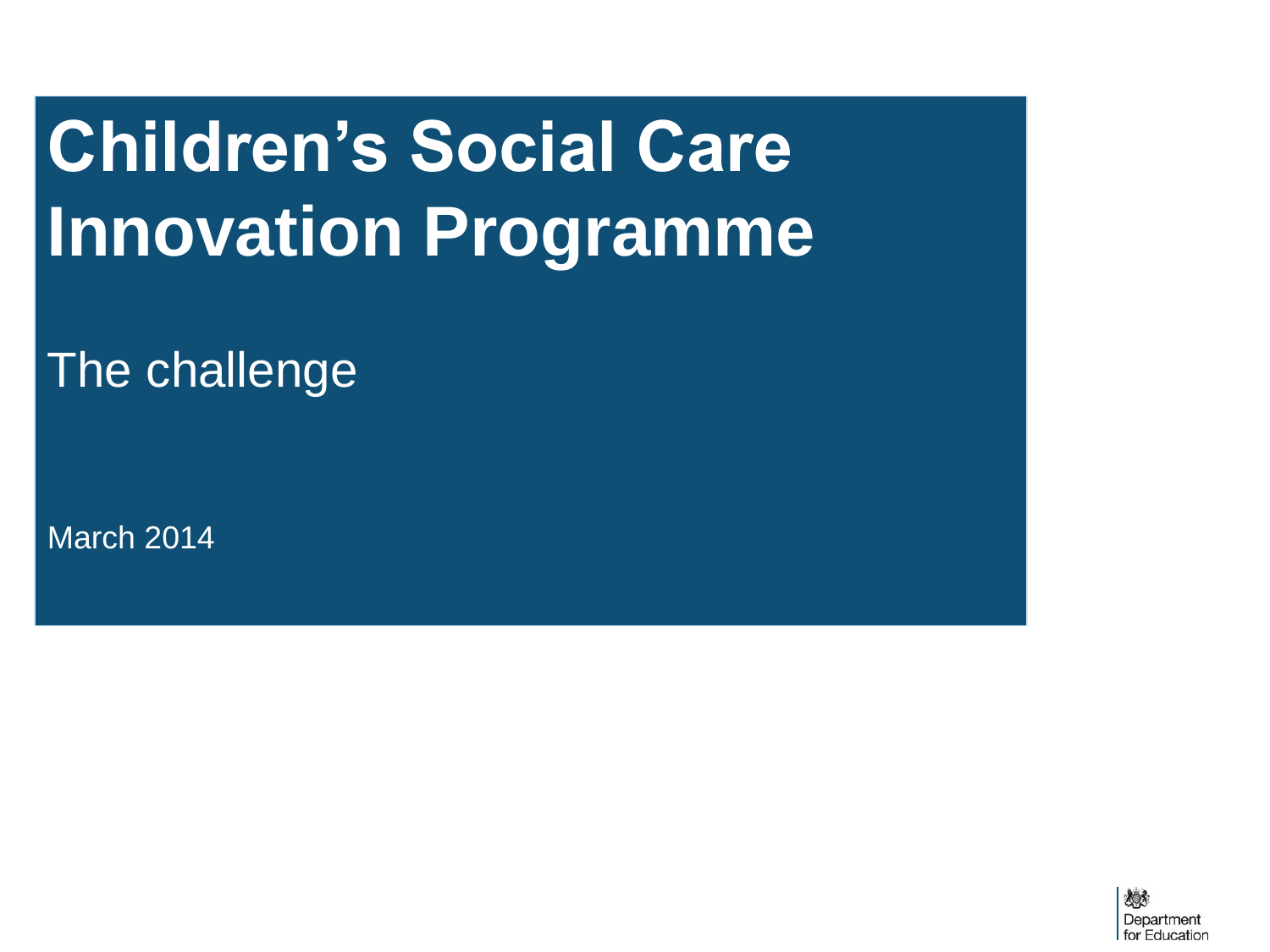## **'Innovation' –**

**Doing things differently. Challenging entrenched and inefficient ways of working. Attacking barriers to change. Being creative in the interests of the children we care for.**

The analysis which follows summarises the findings of a DfE-led project to identify opportunities to innovate in the children's social care system. It included more than 15 Local Authorities, 70 Social Workers, and over 60 other academics, professionals and analysts with an interest in the sector, both in the UK and overseas.

It found unexplained variation across LAs in outcomes, quality, value and pace of improvement for children in need – even across areas with similar populations.

It found barriers to innovation and improvement which were cultural, structural and legal, at national and local level.

The Children's Social Care Innovation Programme aims to address these barriers. We are working with the children's services sector, the third sector and private organisations to improve outcomes for vulnerable children.

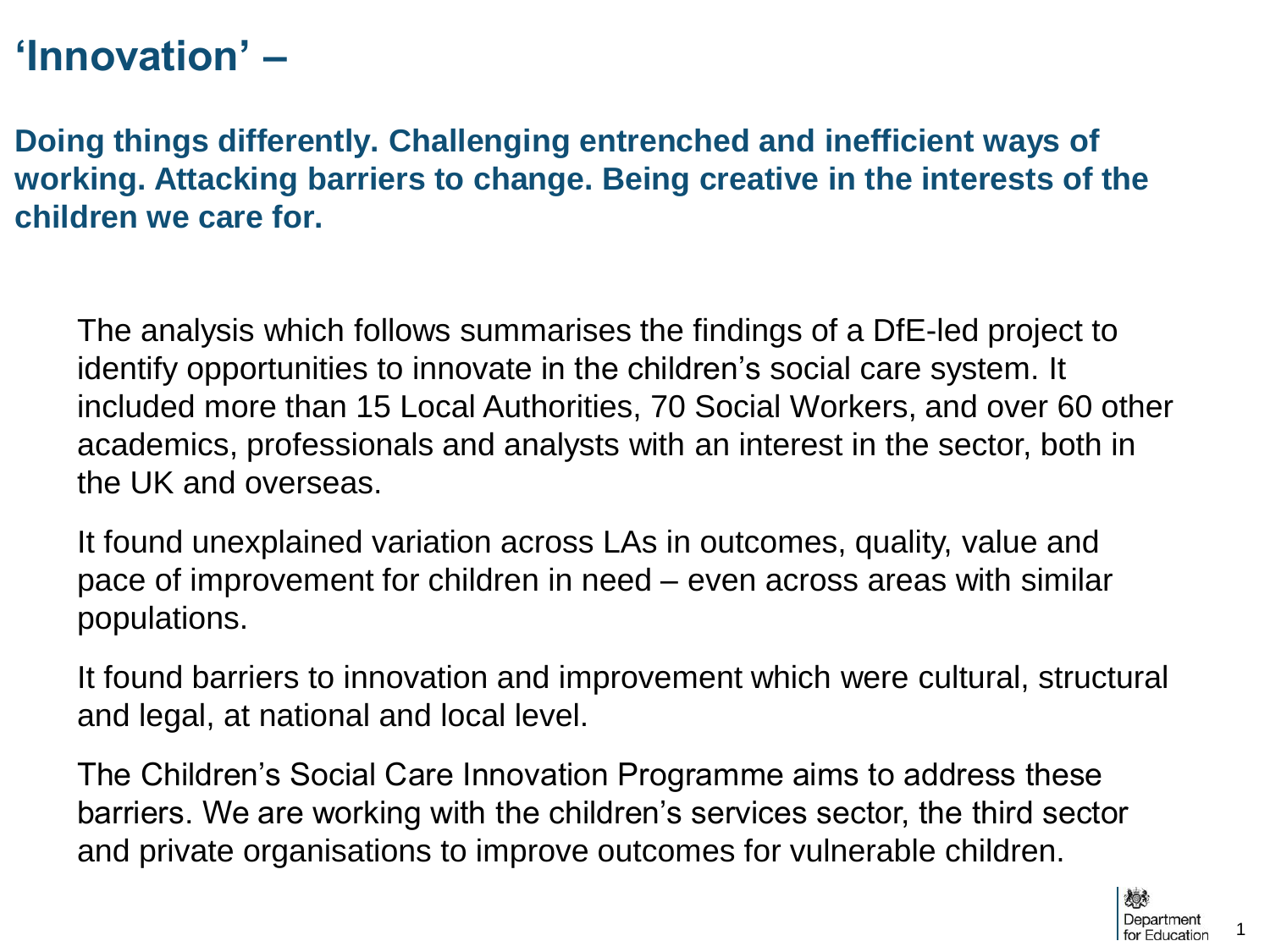### **Context: vulnerable children**



The number of children supported by children's social care is increasing

1 Department for Education, Characteristics of children in need in England : 2012 to 2013. Estimates of children in need started being collected in 2009/10

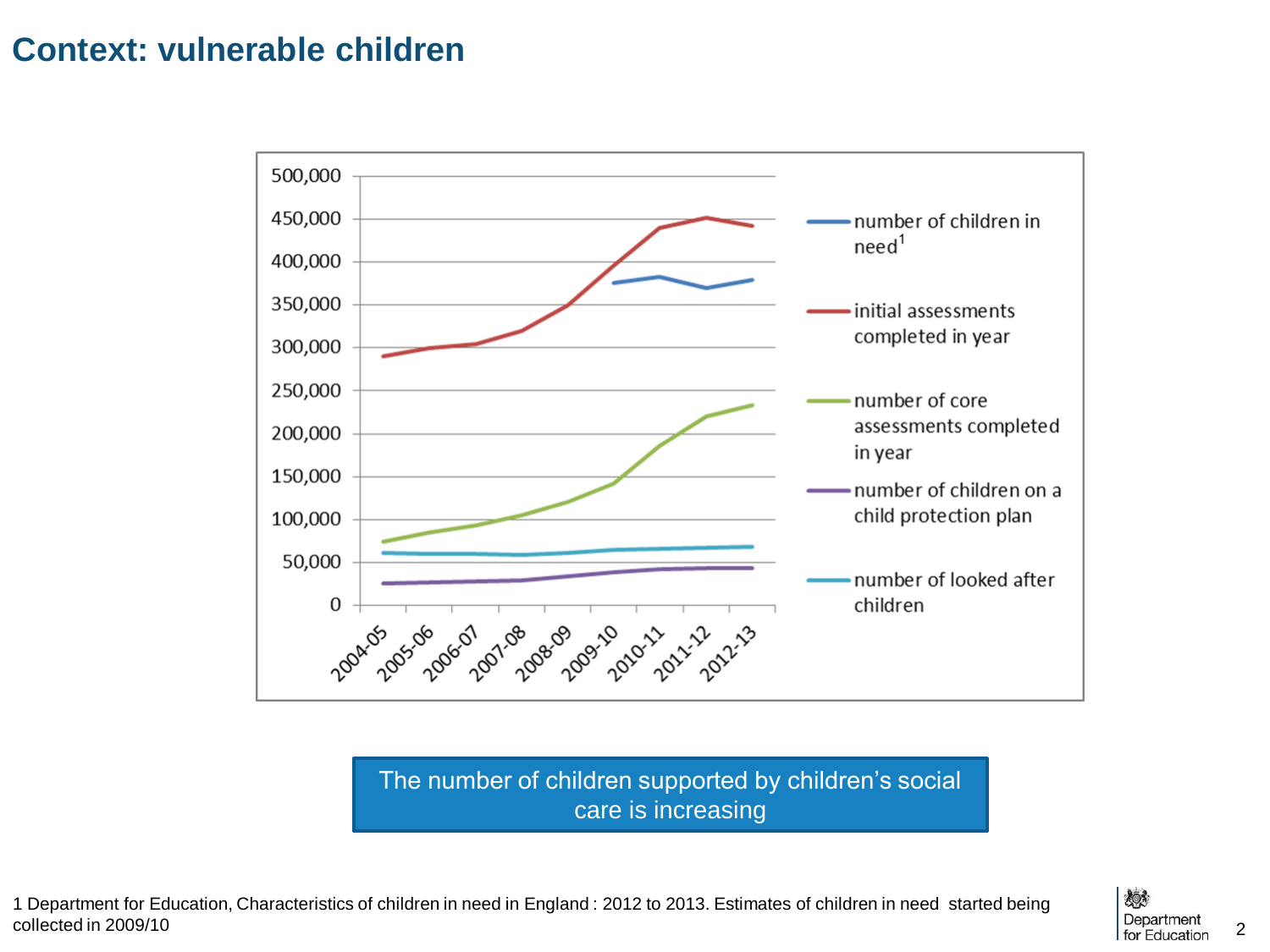### **Context: spend on children's social care**





#### And annual gross expenditure on children's social care is increasing

This is in the context of significant cuts to other LA budgets

1 Department for Education, Section 251 data collection, budget summary 2008-09 to 20013-14. Collection of expenditure on children's services began in 2008-09 in the S25 collection. LA functions in relation to child protection is grouped together with the line on commissioning and social work in the 2012/13 and 2013/14 planned expenditure releases. Previously the two items were separate.

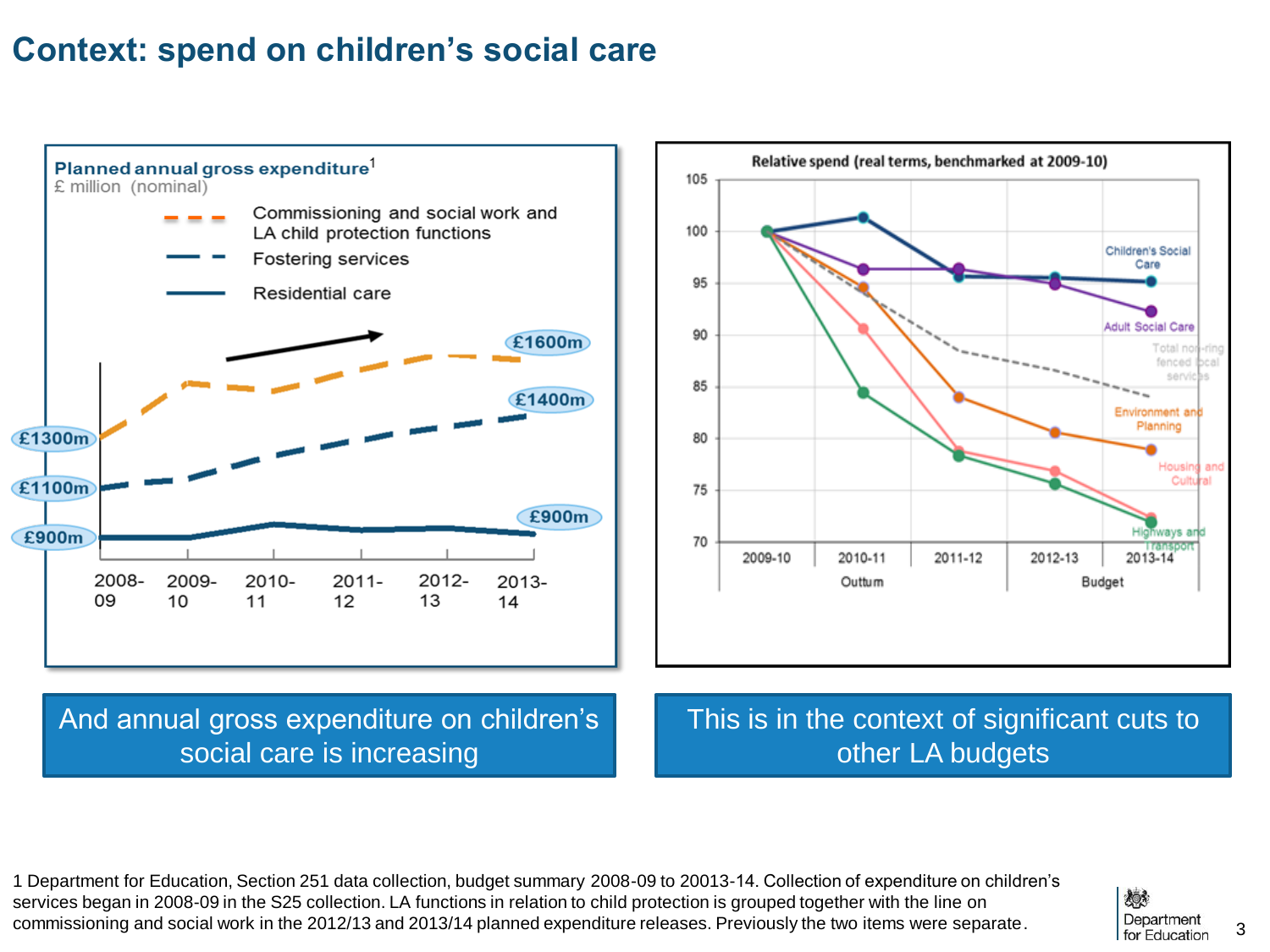### **Context: what the children's social care system provides**

| <b>Children</b><br>number,                    | In need                                                                                                                                  |                                                                                                                         |                                                                                                                                                                                                                                                              |                                                                                                                 |                                                                                                                              |                                                                                                                                                                |
|-----------------------------------------------|------------------------------------------------------------------------------------------------------------------------------------------|-------------------------------------------------------------------------------------------------------------------------|--------------------------------------------------------------------------------------------------------------------------------------------------------------------------------------------------------------------------------------------------------------|-----------------------------------------------------------------------------------------------------------------|------------------------------------------------------------------------------------------------------------------------------|----------------------------------------------------------------------------------------------------------------------------------------------------------------|
| March 2013                                    | (379K)                                                                                                                                   | <b>With child protection plans</b><br>(111k)                                                                            | Looked after (68K)                                                                                                                                                                                                                                           |                                                                                                                 |                                                                                                                              |                                                                                                                                                                |
|                                               |                                                                                                                                          |                                                                                                                         | ~243K                                                                                                                                                                                                                                                        | ~1K                                                                                                             | ~19K                                                                                                                         | ~24K                                                                                                                                                           |
| <b>Current</b><br>providers                   |                                                                                                                                          | <b>Local authority social work</b><br>departments                                                                       | In-house<br>LA<br>providers                                                                                                                                                                                                                                  | LA<br>providers<br>to other LAs                                                                                 | <b>Private and</b><br>voluntary<br>providers                                                                                 | <b>Various, mostly</b><br>public sector                                                                                                                        |
| <b>Services</b><br>provided                   | <b>Needs</b><br>assessment<br>Some com-<br>missioning<br>and access<br>to services<br>Support for<br>families of<br>disabled<br>children | <b>*</b> Social work<br>and child<br>protection<br>including<br>family<br>intervention<br>Service<br>commis-<br>sioning | <b>• Residential</b><br>homes<br><b>• Fostering and</b><br>adoption<br><b>Support to 7k</b><br>looked-after<br>children with<br>relatives<br>" Support to 3k<br>looked-after<br>children with<br>parents<br><b>Respite care</b><br>• Child asylum<br>seekers | • Residential<br>homes<br>• Fostering and<br>adoption<br>• Secure<br>children's<br>homes<br><b>Respite care</b> | • Residential<br>homes (1,347<br>homes with<br>$~100$ providers)<br>Fostering and<br>adoption<br>agencies<br>• Respite homes | Other care<br>settings:<br>• Looked-after<br>children living<br>independently<br>• Residential<br>schools<br>NHS care<br>• Young<br>offenders'<br>institutions |
| <b>Number of</b><br>providers                 | 152                                                                                                                                      | 152                                                                                                                     | 152                                                                                                                                                                                                                                                          | 140                                                                                                             | ~865                                                                                                                         |                                                                                                                                                                |
| <b>Government</b><br>spend<br>£ million, 2012 |                                                                                                                                          | ~1,750                                                                                                                  | ~1,600                                                                                                                                                                                                                                                       | $~1 - 55$                                                                                                       | ~1,500                                                                                                                       |                                                                                                                                                                |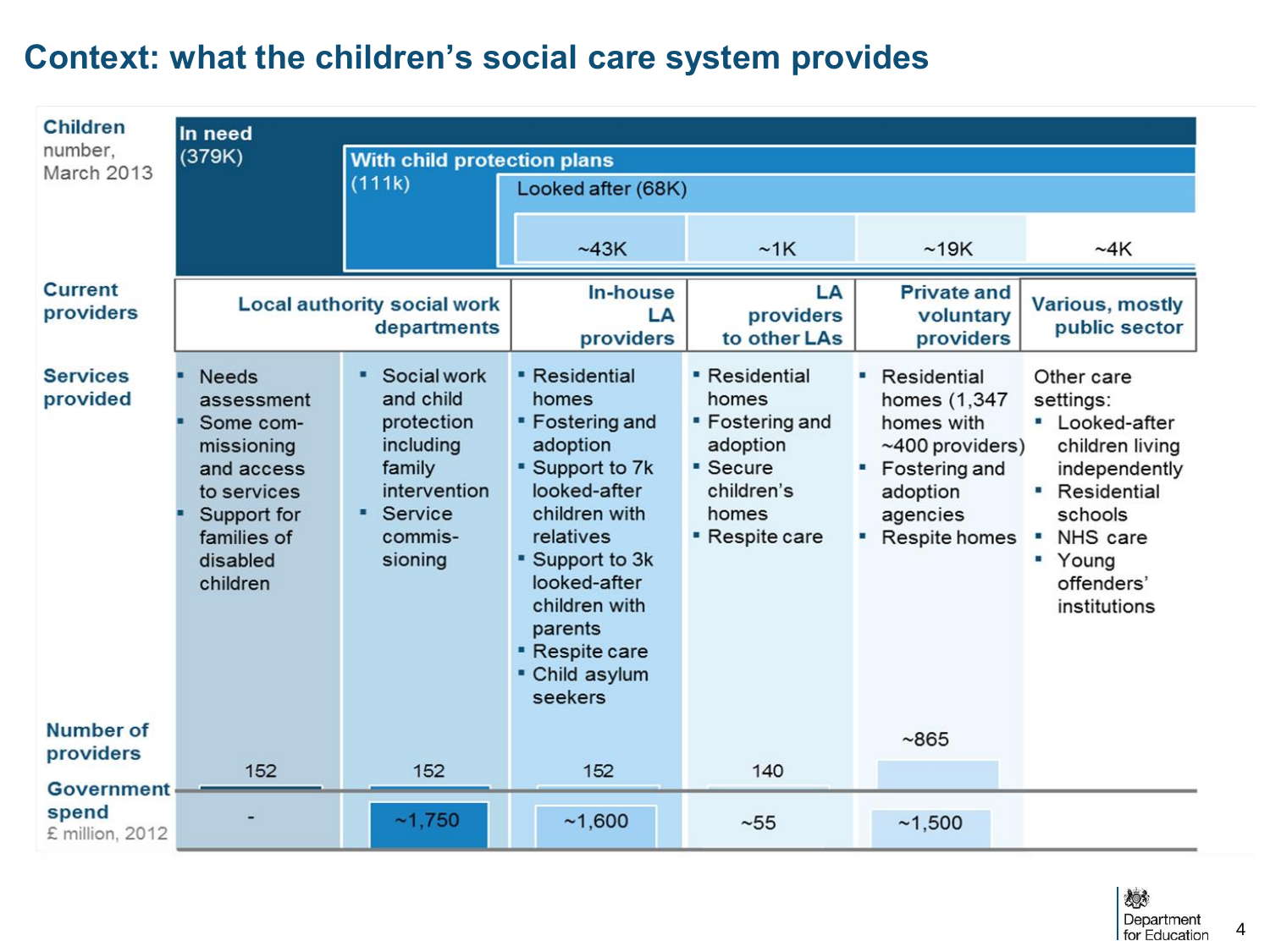### **The number of children in care is rising, but if we look historically, it remains low**



Department 5 for Education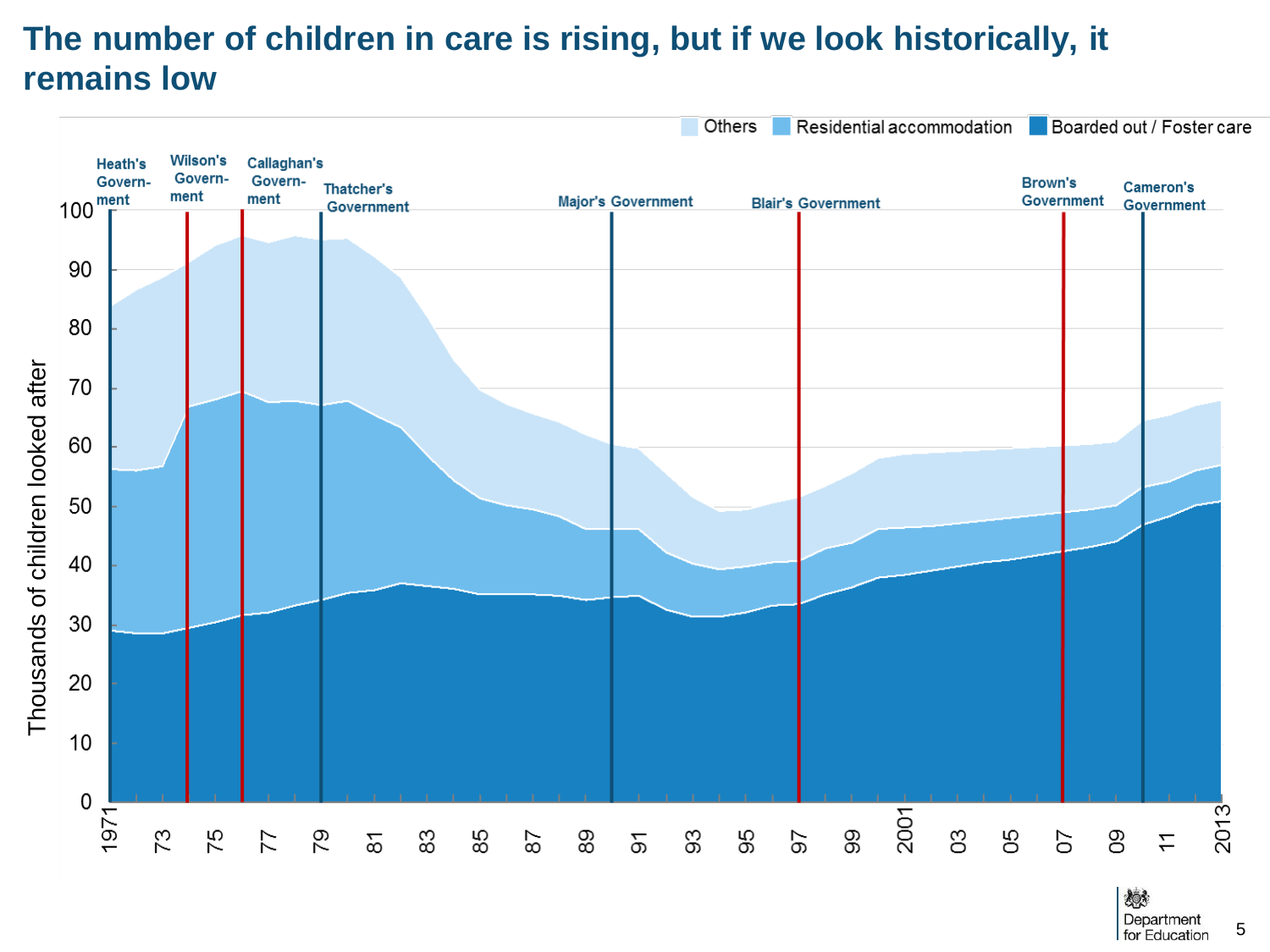### **Comparing across LAs, there is unacceptable variation in proxy measures of outcomes, quality, value and pace of improvement**

10 best-scoring LAs on given indicator

10 worst-scoring LAs on given indicator



1 Proportion of children looked after continuously for at least 12 months attaining five A\*-Cs at GCSE minus proportion of all children attaining five A\*-Cs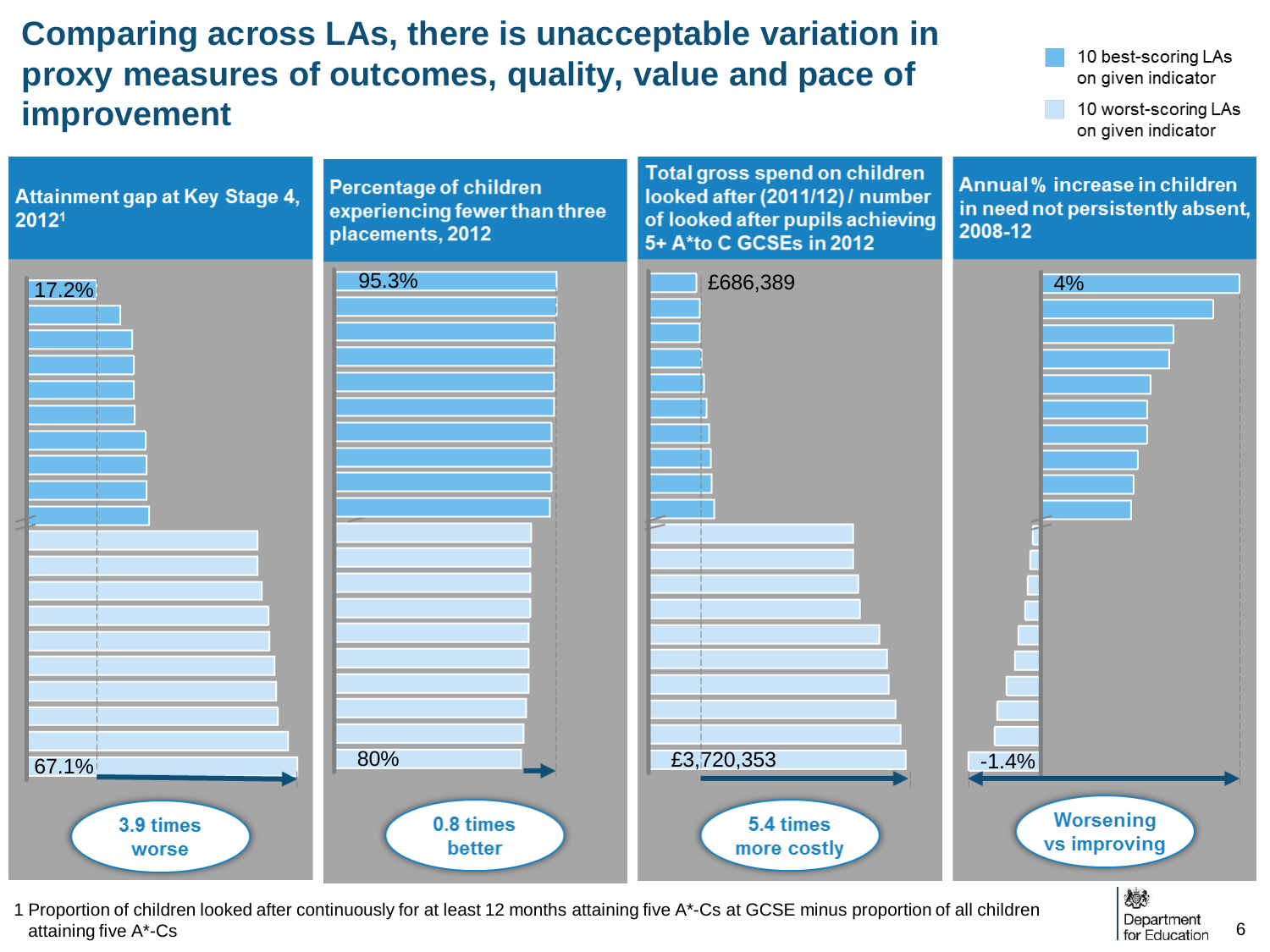### **This variation is wide even across areas with similar populations**

High-scoring LA on given indicator in SN group

Low-scoring LA on given indicator in SN group

Performance comparison of statistical neighbours (SN)<sup>2-</sup> Individual LAs picked for illustration only



1 Proportion of children looked after continuously for at least 12 months attaining five A\*-Cs at GCSE minus proportion of all children attaining five A\*-Cs

2 As defined by Department for Education Local Area Interactive Tool

NB: To be updated with 2013 data when available

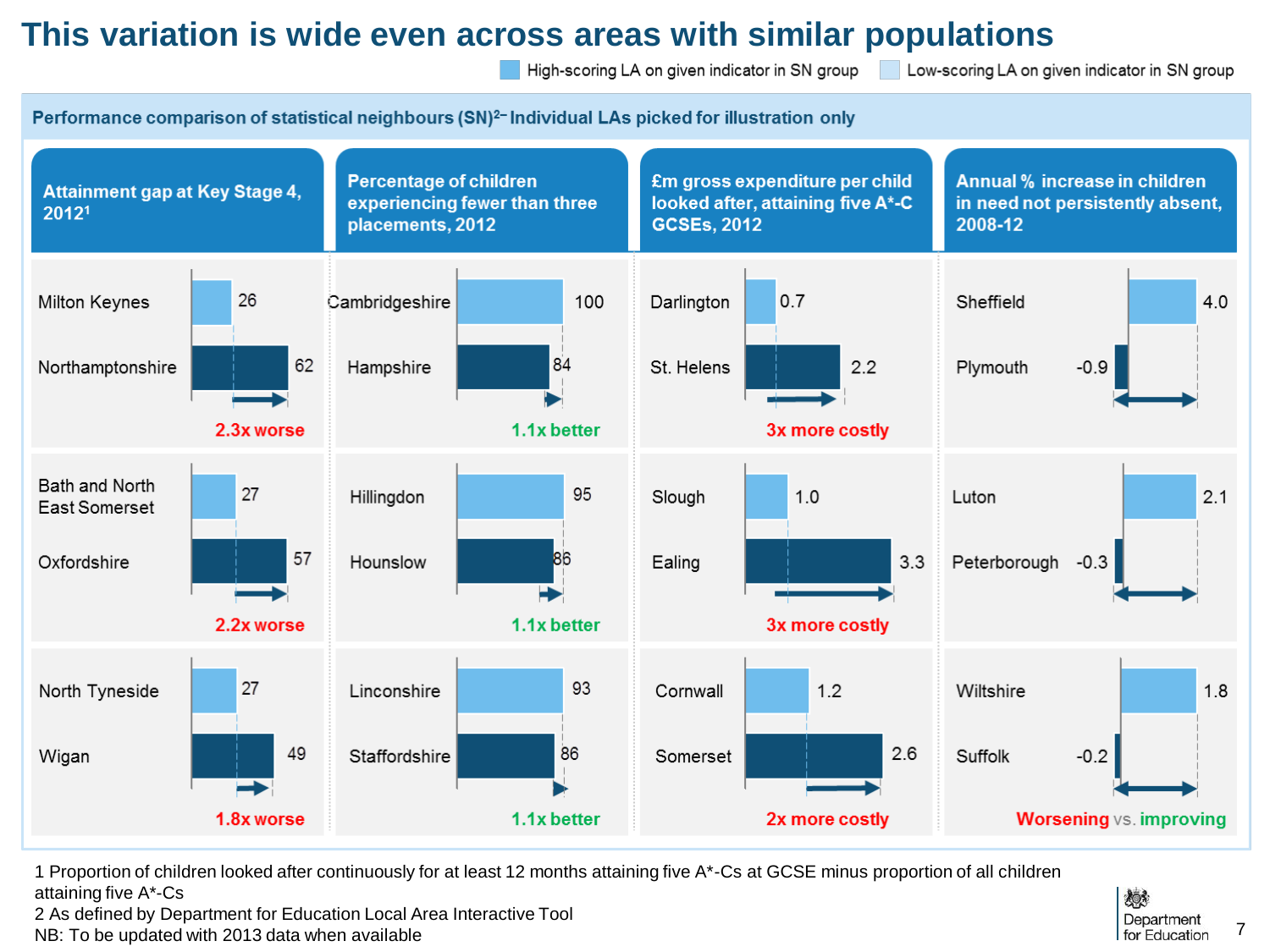### **The system doesn't appear to incentivise or support better-performing LAs to innovate and improve.**

In children's services, better-performing local authorities improve more slowly ...

#### **School attendance by LA**













... whereas in healthcare, better-performing hospitals improve faster

#### **Mortality by hospital**

Ratio of actual deaths to expected deaths after 30 days

2010-12 per annum improvement, %



Summary hospital-level mortality indicator is the difference between statistically expected and actual mortality. SHMI is the only quality indicator to look across all conditions but is still susceptible to small fluctuations and deaths out of hospital control.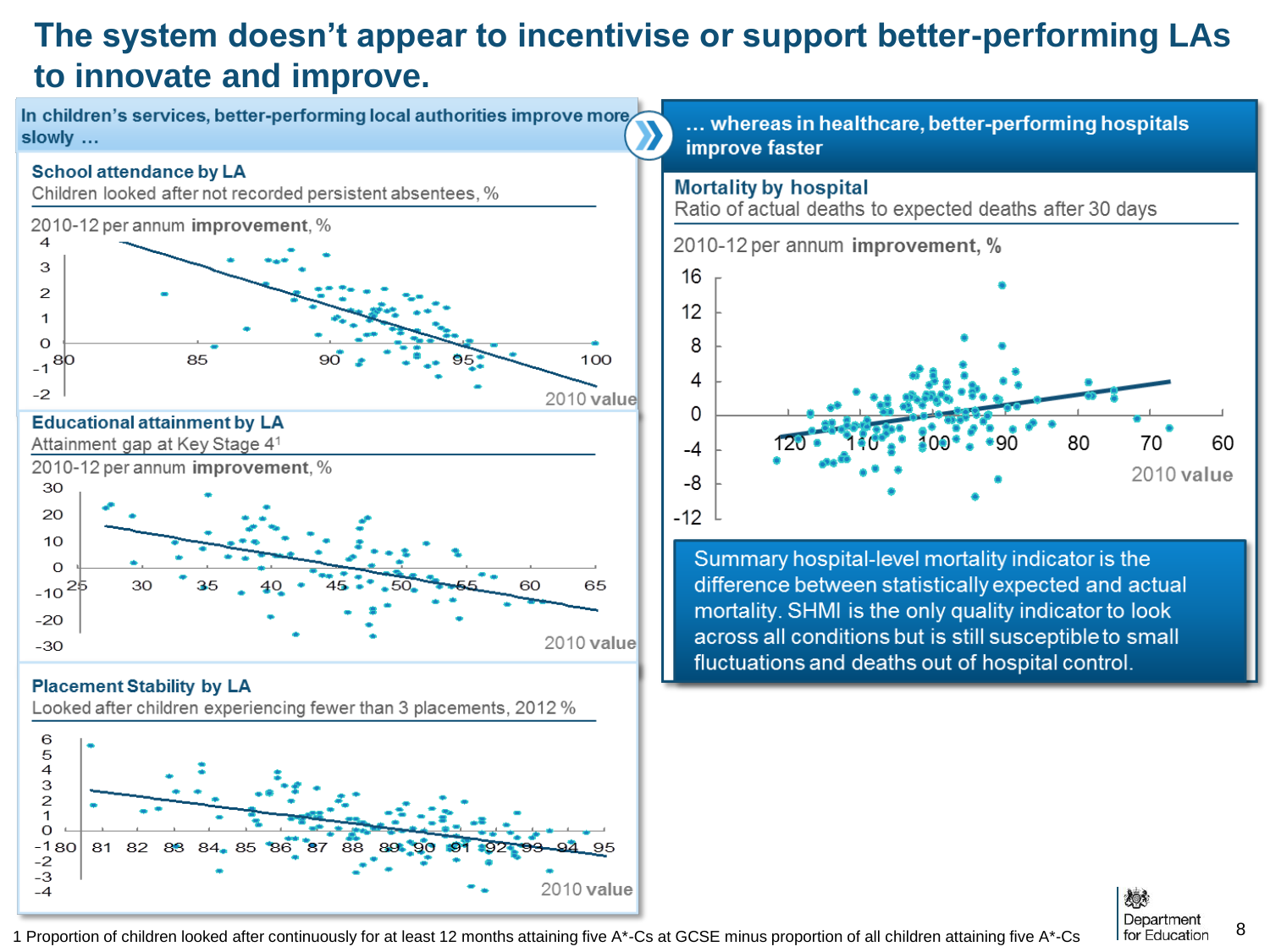### **Literature and expert interviews agree on 8 main opportunities for significant and sustained improvement in service delivery**

#### **Stronger service management and leadership**

Improve how services are led and managed through better management information systems, better management practice, and talent from the outside.

#### **Greater social worker capabilities and capacity**

Increase social workers' frontline capabilities and confidence, especially in analysis and evidence-based practice, by aligning training to day-to-day needs and reviewing career path. Improve productivity to increase time with families.

#### **More targeted early intervention**

Within early intervention programmes, increase focus on high-risk families, address high-risk cases before a crisis, and better balance the portfolio of evidence based programmes to cover all important risk factors.

#### **More multi-disciplinary social work teams**

Rather than assigning each case to a single social worker, move to an integrated multi-disciplinary team to improve availability and response time, and remove single point of failure.

#### **More support for evidence-based care planning**

More evidence-based assessment and care planning through better access to multi-agency data and staff, more input from the child, a menu of options for common situations, and decision tools.

#### **Better handling of long-term placement needs**

Decisively identify children most appropriately served by a longer-term, stable, permanent placement, and build a wider range of options for that (e.g. boarding academies, kinship and other long-term fostering, and better support of all carers).

#### **More post-care social work**

Increase rate of successful return to families by providing tapered social work support after care ends, and prioritising access to programmes.

#### **Better care for adolescents**

Clearer standards to avoid delays to intervention, build evidence base on effective care, and go back to earlier stage root causes, to reduce unsatisfactory outcomes for adolescents.



9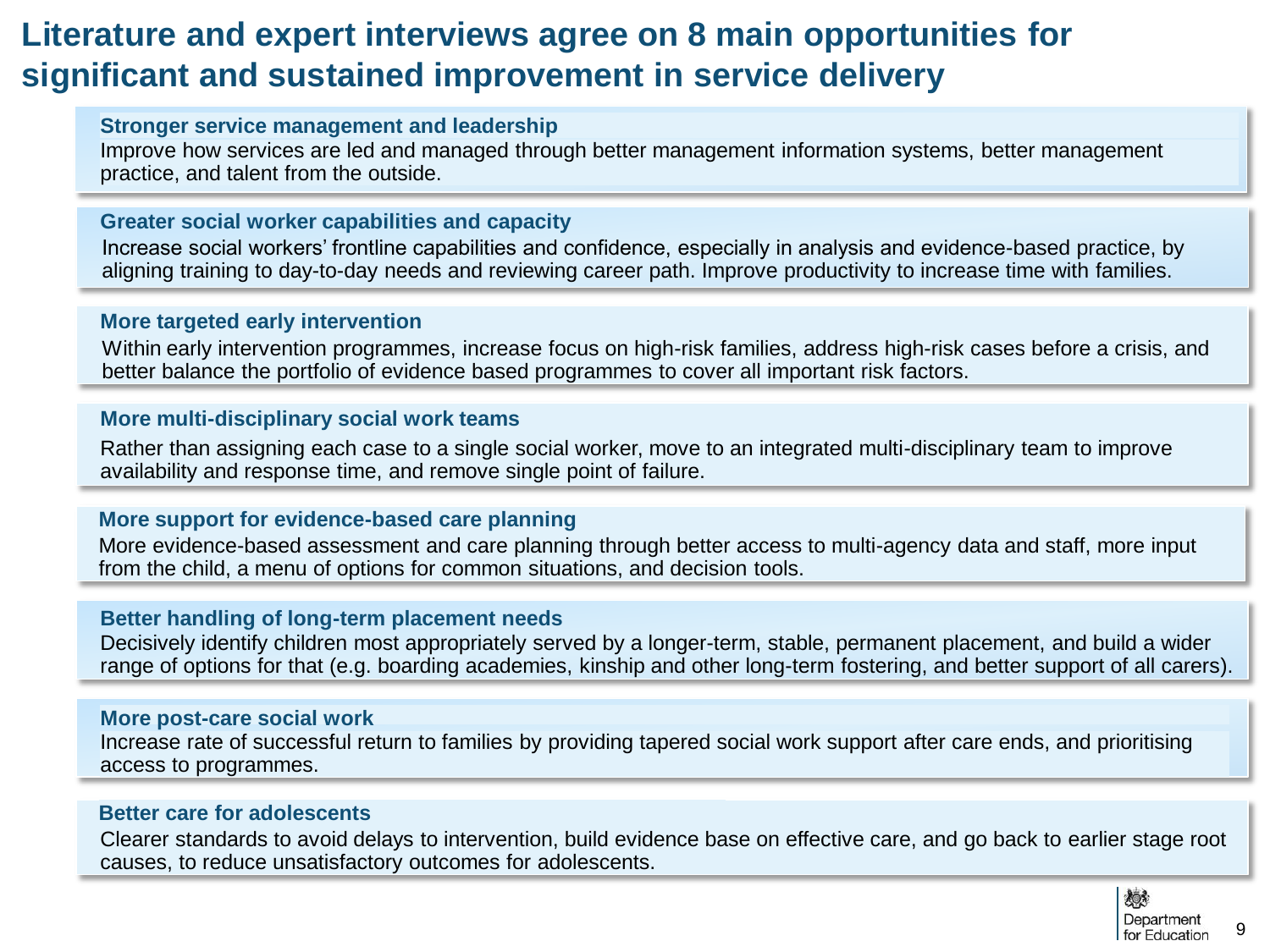### **What are the barriers to innovation and improvement and how could we address them?**

| <b>Incentives: performance</b><br>management | The system should better recognise and reward innovation and excellence, including<br>through inspection arrangements.                                                                                                               |  |  |
|----------------------------------------------|--------------------------------------------------------------------------------------------------------------------------------------------------------------------------------------------------------------------------------------|--|--|
| <b>Incentives: competition</b>               | Competition between providers is often constrained and focused on cost, and in-<br>house providers are often preferred.                                                                                                              |  |  |
| <b>Improving staff skill</b>                 | Social work staff must be well trained, especially in analytical skills and child<br>development. There should be career paths which encourage excellent social workers<br>to remain on the frontline and lead practice improvement. |  |  |
| <b>Stronger leadership</b>                   | Rethinking and redesigning services requires particularly strong skills in innovation<br>and change management.                                                                                                                      |  |  |
| <b>Better data</b>                           | Greater consensus is needed among social workers, LAs, regulators and central<br>government on what to measure and how; and on information-sharing.                                                                                  |  |  |
| <b>Resourcing innovation</b>                 | Time and financial support should be available to support those prepared to take risks<br>and innovate, and to scale up successful innovation.                                                                                       |  |  |
| <b>Remove legal barriers</b>                 | Many perceived barriers are imaginary – which tasks for instance must be carried out<br>by a social worker? – but others, for instance the inability to delegate child protection<br>services, must be addressed.                    |  |  |
| <b>Commissioning skills and</b><br>consortia | LAs can lack critical mass, data and analytical skill to commission effectively,<br>especially for highly specialised care.                                                                                                          |  |  |
| <b>Driving collaboration</b>                 | Different metrics, targets and data make inter-agency collaboration difficult. Local<br>partners need to tackle those barriers.                                                                                                      |  |  |
| <b>Taking risks</b>                          | The high stakes involved can create an unhelpful reluctance to take manage risks in<br>order to improve services.                                                                                                                    |  |  |